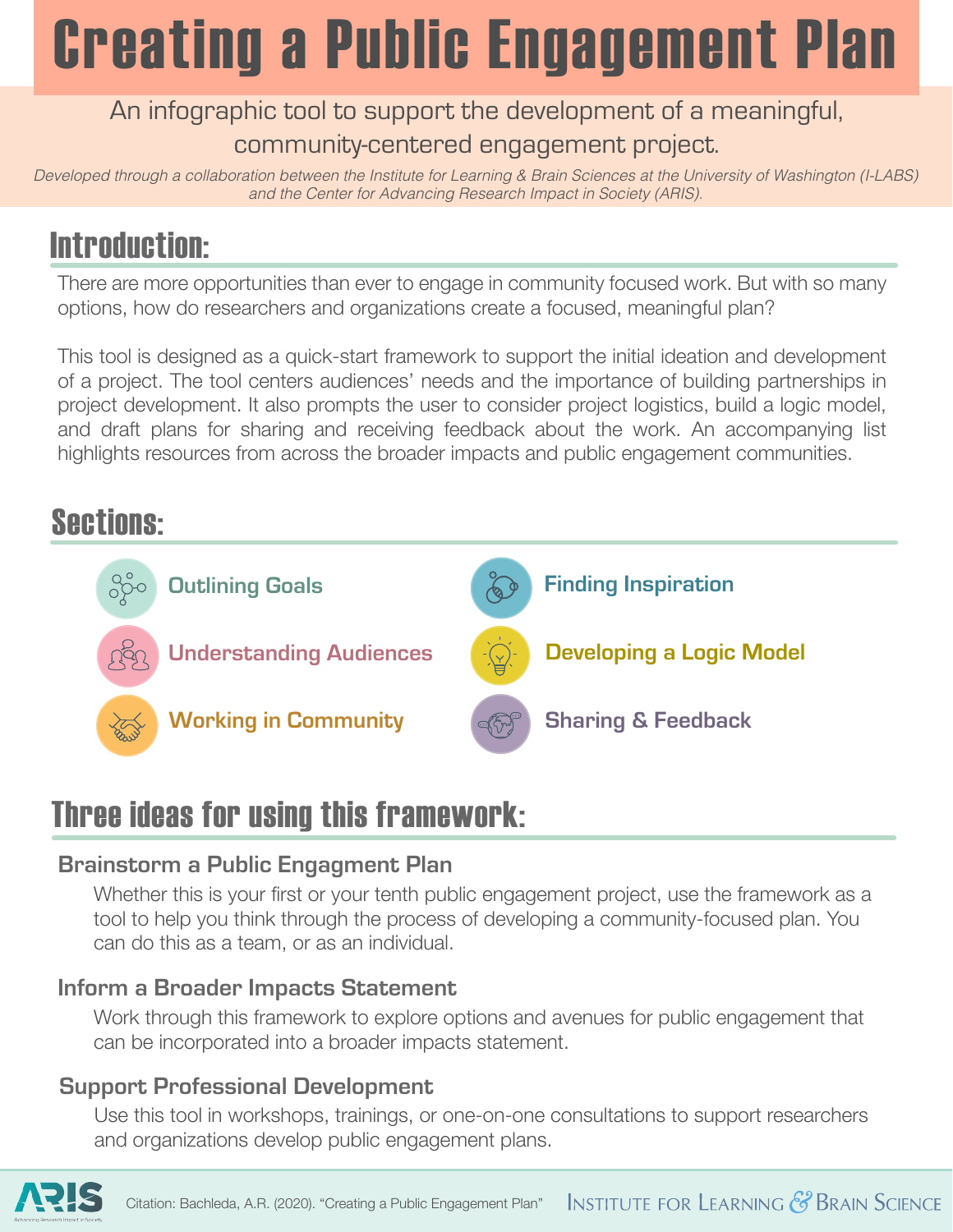Understanding audience needs is **THE** key step in creating an impactful engagement project.

How do you know what the audience needs? Here are three key ways:

**What are the Audience's Needs?** 

# Creating a Public Engagement Plan

## **WHAT WOULD YOU LIKE TO ACHIEVE?**

What type of information or product would be most useful to your audience? Conducting a needs assessment is an excellent way to build understanding.

Through public outreach, you can share a key message or finding, support others as they engage more deeply with research, and build your professional skills and portfolio. Think through how you could engage in each of these areas as you build an engagement plan.





Building authentic partnerships with communities is the best way to build reciprocal models of engagement and be impactful.

#### What is a key need of your audience? **Can you think of possible community partners**?

#### **Build a Partnership**



**What resource could you provide that would help meet that need?** 

**Talk to a representative from the community you are interested in working with.** 



**Talk to someone who has done outreach work in that community.** 



**Spend time in and with the community to deepen your knowledge and understanding.**

**Strengthen Your Relationship**

## **MERGING GOALS WITH AUDIENCE NEEDS**

While outreach puts its emphasis on sharing information, engagement is about a back and forth relationship. To develop an engagement plan, outreach goals need to be merged with community needs. Start by thinking about who you would like to engage with.

> **INDUSTRY REPRESENTATIVES POLICYMAKERS NON-PROFIT ORGANIZATIONS**

**LEARNERS, HIGHER ED LEARNERS, K-12 EDUCATORS ADULT LEARNERS**

#### **WHO WOULD YOU LIKE TO ENGAGE WITH?**

Developing an impactful public engagement plan isn't a top down, one way process. Instead it is about building authentic, reciprocal relationships. Use this flow chart as a first step to think through and develop an engagement plan.

#### **WHAT COMMUNITIES CAN YOU CONNECT WITH?**



**EDUCATION**

**GOVERNMENT BODIES NEIGHBORHOOD GROUPS RELIGIOUS GROUPS AND CONGREGATIONS**

- **COMMUNITY ORGANIZATIONS**
- **HOBBY OR SOCIAL GROUPS POLITICAL ORGANIZATIONS**
- **BUSINESS OR PROFESSIONAL ASSOCIATIONS**

**COMMUNITY ORGANIZERS**

**WHO ELSE?**

## **WORKING IN COMMUNITY**

Developing authentic partnerships and taking the time to thoroughly understand audiences

needs deepens your work and your connection to communities.

**WHO ELSE?**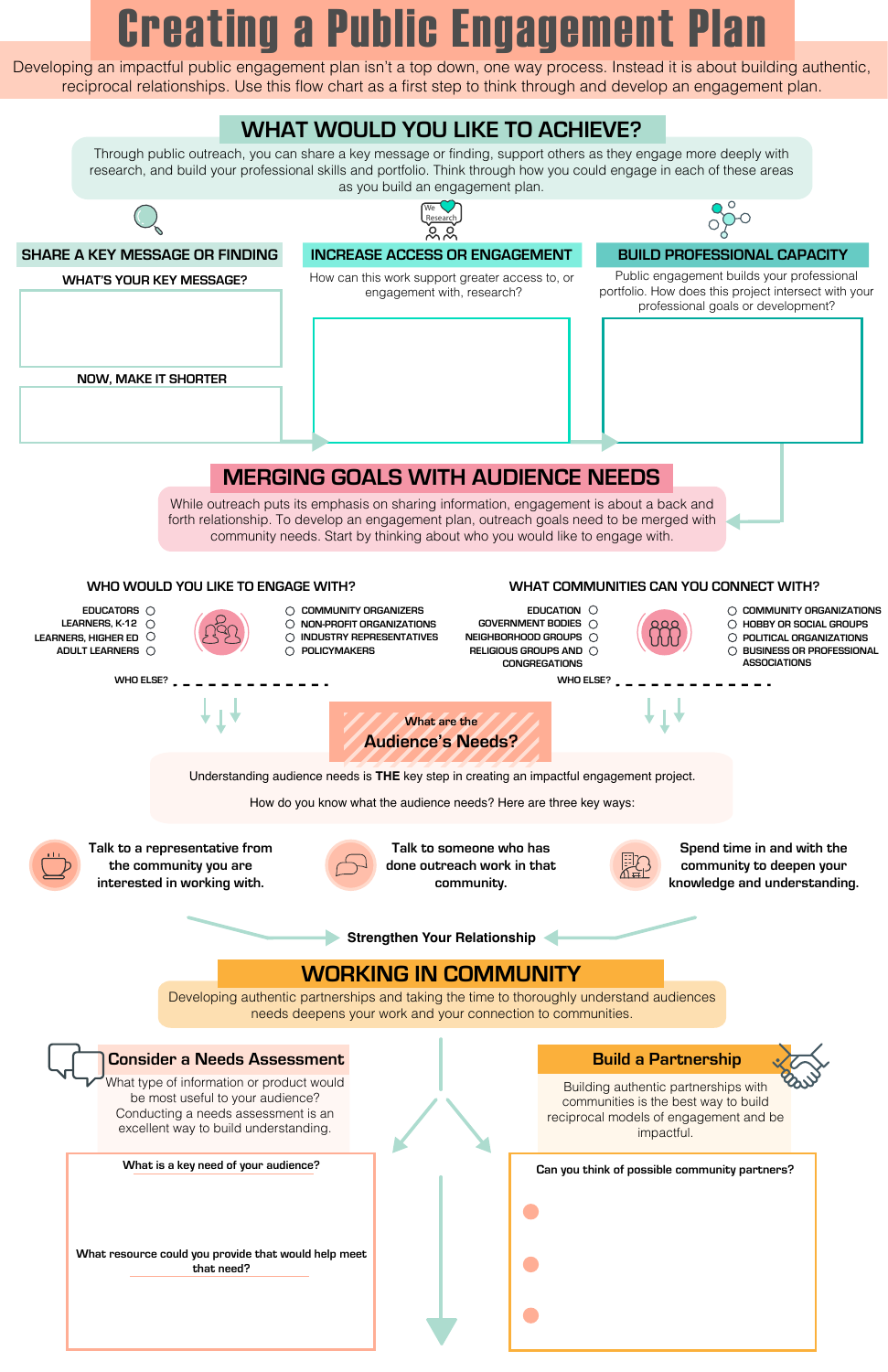## **How Will You Share Your Work?**

#### **How Will You Get Feedback?**



Collecting feedback from the community is a key. There are many ways to do this, from in-person interviews, to online polls, to questionnaires. List three potential methods:

Communicating about your engagement work is just as important as communicating about your research! How will you let your audiences and communities know about the work you did or are planning to do? What platforms and methods could you use?



 $\bigcirc$ 

 $\bigcirc$ 

 $\bigcirc$ 

Developing authentic partnerships and taking the time to thoroughly understand audiences needs, deepens your work and your connection to communities.

#### **When Will You Collect Feedback?**

Plan to collect feedback throughout the development, implementation, and completion of the project. Outline possible points to collect this feedback.



#### Citation: Bachleda, A.R. (2020). "Creating a Public Engagement Plan"

References: 1. Aurbach, E.L, Kuhn, E., & Niemer, R.K. (2019). "Working Draft 3.0 of the Michigan Public Engagement Framework." This tool was developed as part of the Advancing Research Impacts in Society (ARIS) Center Fellows Program supported<br>through a grant from the NSF (#1810732). The findings and recommendations are those of the author(s) and necessarily reflect the views of the National Science Foundation.

## **INSTITUTE FOR LEARNING & BRAIN SCIENCES**